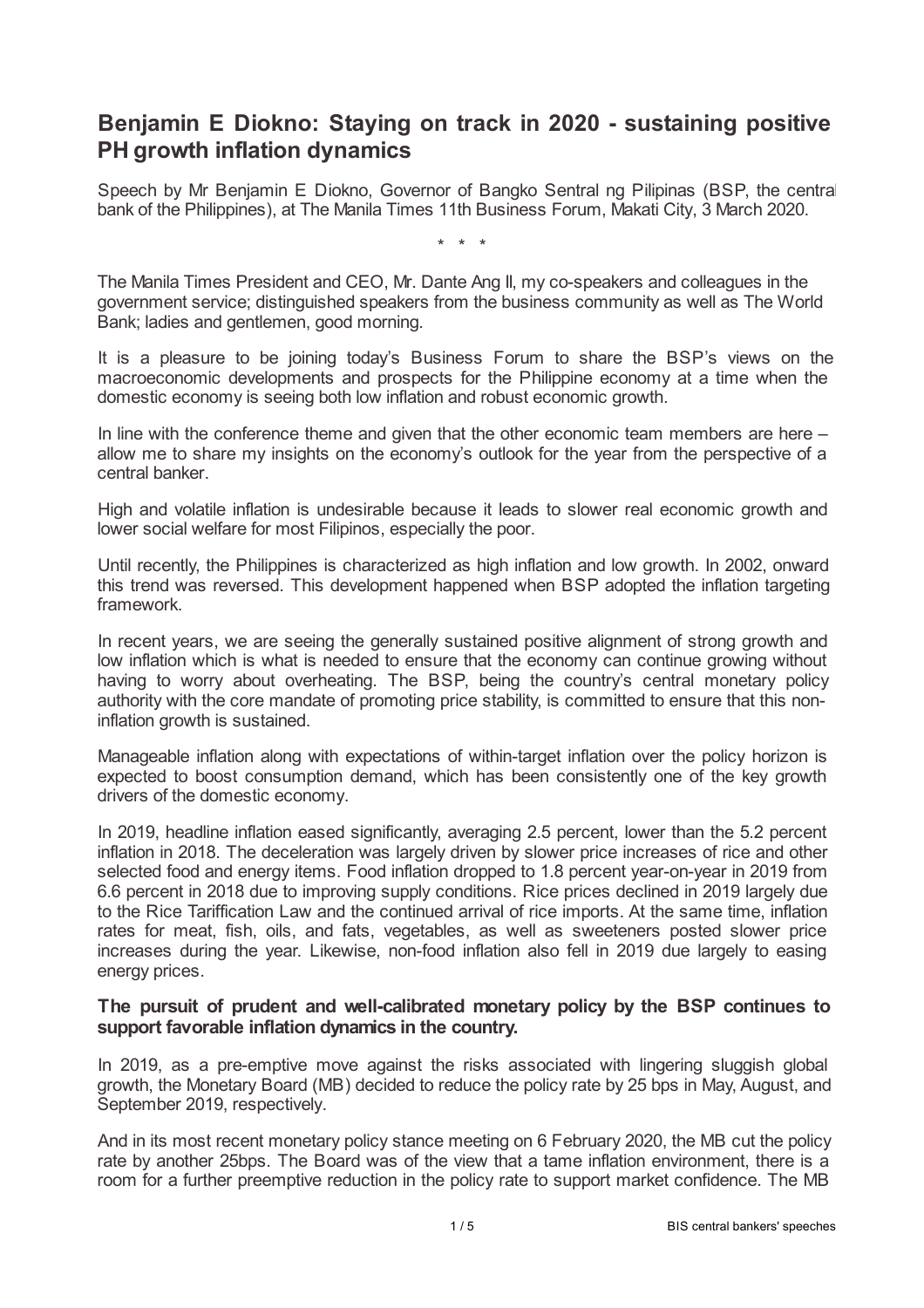noted the possible adverse impact of the spread of the 2019 novel coronavirus on global market sentiment as well as on domestic economic activity in the coming months.

Latest baseline forecasts indicate a target-consistent path of inflation for 2020 and 2021, with average inflation remaining within the target range of 3.0 percent  $\pm$  1.0 percentage point.

The balance of risks to the inflation outlook continue to tilt slightly toward the downside in 2020 and in 2021.

Forecasts by other institutions generally convey similar expectations.

Capital Economics forecasts 2.8 percent inflation for 2020; Oxford Economics, 2.9 percent; Asian Development Bank, 3.0 percent; and IMF, 2.6 percent.

# **We have also seen continued improvement in the growth of both domestic liquidity and credit activities in line with the needs of the economy.**

Latest data show that domestic liquidity (M3) expanded by 11.4 percent year-on-year to about ₱13.0 trillion in December 2019, faster than the 9.8-percent growth in November. Demand for credit remained the principal driver of money supply growth.

On the other hand, preliminary data show that outstanding loans of universal and commercial banks, net of reverse repurchase (RRP) placements with the BSP, grew by 10.9 percent in December, faster than the 10.1-percent expansion in the previous month.

Loans for production activities—which comprised 87.4 percent of banks' aggregate loan portfolio, net of RRPs—expanded at a rate of 9.1 percent in December, higher than the reported growth in November at 8.1 percent. These loans continued to be driven by lending to key sectors such as real estate activities; financial and insurance activities; electricity, gas, steam and air conditioning supply; construction; and information and communication.

Loans for household consumption increased due to faster growth in credit card and salary-based consumption loans during the month.

The series of reduction in both policy rates and reserve requirement ratios of banks since last year are anticipated to support both credit conditions and overall economic activity moving forward.

### **Meanwhile, Philippine banks remain robust, well-capitalized, and sound.**

The banks' capital adequacy ratios, both on a solo and consolidated bases, continue to be well above the standards set by the Bank for International Settlements (BIS) of 8 percent, as well as the BSP"s standard of 10 percent.

The quality of lending continues to improve. The gross non-performing loans (GNPL) and nonperforming assets (NPA) ratios of Philippine universal and commercial banks (UKBs) have been falling since the early 2000s.

The sustained health and soundness of the country's financial sector have been supported by the continuing financial reform agenda of the BSP in the areas of banking supervision, financial inclusion, cybersecurity and technology risk management, anti-money laundering, counterterrorist financing, and capital market development.

The country's external payments position also continues to provide buffers particularly amid the recently recorded surpluses in the balance of payments position along with a lower current account deficit for the first three quarters of 2019. We expect this trend to continue on the back of the continued bright prospects of the domestic economy, implementation of major infrastructure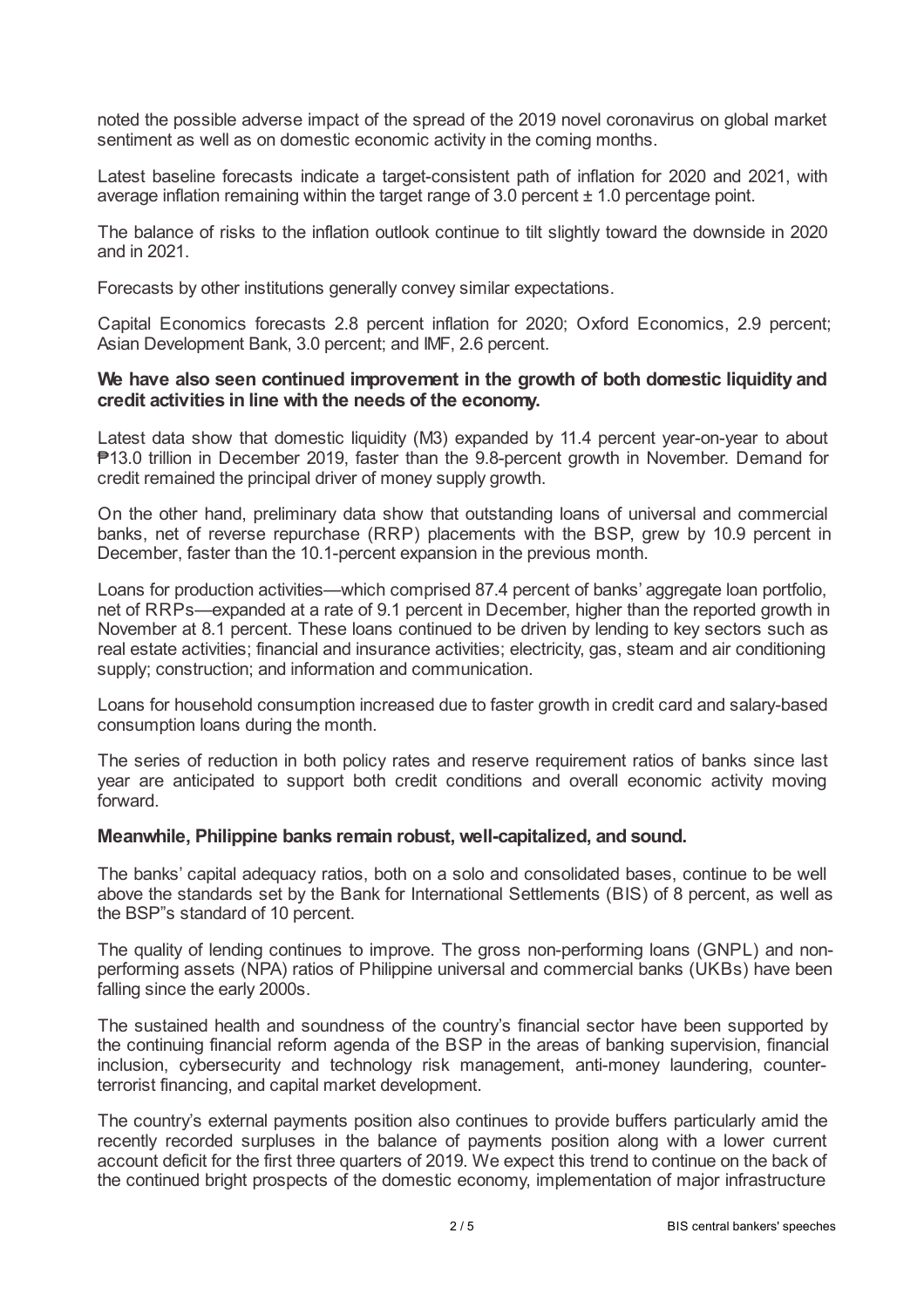projects, and improved global perception of the Philippines as an investment destination.

While the current account is expected to post a deficit over the medium term, it remains manageable and financeable. The domestic economy continues to have a steady and stable structural sources of foreign exchange inflows that are more than enough to finance the country's foreign exchange requirements without resorting to excessive foreign borrowing.

### **The stable structural foreign exchange inflows fromoverseas Filipino (OF) remittances, tourismand IT-BPO receipts continue to buoythe external sector.**

Foreign direct investments or (FDI) for the first eleven months of 2019 reached US\$6.4 billion, inching closer to the full-year projection of US\$6.8 billion. We expect FDI to continue to slowdown due to mounting uncertainties in the global environment which continue to dampen investor sentiment, both externally and domestically.

FX inflows from OF remittances as well as BPO earnings continue to contribute significantly to the country's GIR. Cash remittances reached US\$30.1 billion in 2019 while BPO revenues were recorded at US\$16.4 billion for the first three quarters of 2019.

Preliminary data as of end-January 2020 shows that the country's gross international reserves (GIR) stood at US\$86.4 billion, which provides an ample external liquidity buffer that is equivalent to 7.6 months' worth of imports of goods and services and payment of primary income. This is way above the traditional 3 month-import cover.

We will continue to monitor recent developments that could pose as risks to these inflows (tourism, remittances, exports), such as the lingering weak external demand, the impact of Corona virus outbreak in China and the continued uncertainty surrounding the trade deal between the US and China, among others.

The sustained build-up of the country's foreign exchange reserves continues to lend strong support for the stability of the Philippine peso.

**The current movement of the peso reflects a confluence of factors from both the external and domestic environment**. We continue to adopt a market-determined exchange rate which allows the value of the Philippine peso to move along with the demand for and supply of foreign exchange in the economy.

Nevertheless, the we are ready to act to prevent excessive peso volatility and overshooting due to speculative activities.

Fitch Ratings recent revision of the Philippine's outlook from stable to positive, R&I's upgrade of the Philippines' credit rating from "BBB" to "BBB+", the BSP's decision to cut policy rates by 25 bps as well as reports of an all-time high remittances and tourism in the Philippines in 2019 provided a calm ground for country's financial markets..

The equities market continues to perform strongly in the second month of 2020 as the PSEi continued to trade above the 7,100 benchmark, hitting a peak of 7,507.20 index pts. on 11 February before closing at 7,413.0 pts on 20 February 2020.

Meanwhile, the bond market, as of 19 February 2020, the Emerging Market Bond Index Global (EMBIG) Philippines spread, stood narrower at 68 bps from the end-January level of 83 bps. Similarly, the country's 5-year sovereign credit default swap (CDS) spread decreased to 34 bps from the end-January level of 42 bps. Against other neighboring economies, the Philippine CDS traded the same with Malaysia's 34-bps spread, and narrower than Indonesia's 58-bps spread, but wider than Thailand's and Korea's 26-bps and 22-bps, respectively. Overall, these numbers demonstrate investors' confidence in the country's creditworthiness.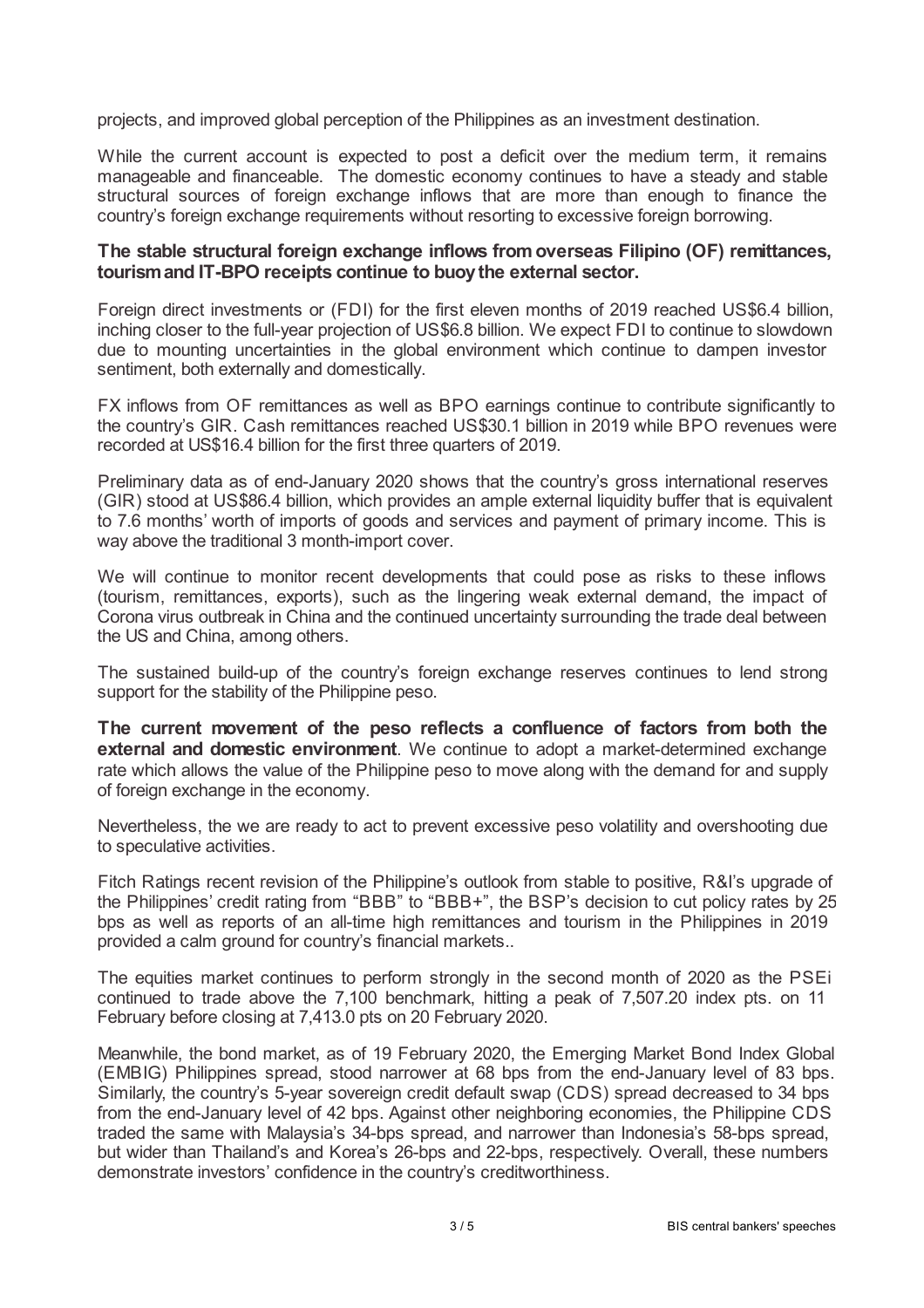Portfolio flows to emerging markets (EMs) continued their recovery, supported by monetary easing by major central banks and a US-China phase one trade deal.1 However, BSP-registered foreign portfolio investments continued to yield net outflows due to : continuing geopolitical tensions between the US and Iran; (ii) ongoing trade negotiations between the US and China; (iii) renegotiation of the contracts of the country's water concessionaires; and (iv) investor concerns on the spread of the novel coronavirus originating from Wuhan, China.

### **The favorable external debt profile of the country serves as cushions against external shocks.**

The country's external debt metrics exhibited a significant improvement as the country's external debt-to-GDP ratio settled at 23.7 percent as of end-September 2019 compared to about 60.0 percent in the mid-2000s.

Given that the bulk of the country's external debt remains in medium and long-term maturity profile and are fixed interest rate bearing, debt repayment schedule is more manageable and financially viable.

Ladies and gentlemen, the best is yet to come for the Philippine economy.

Prospects for the economy in the near and medium-term continue to be bright. Robust monetary, financial and external sectors are expected to continue to lend support to the country's growth despite external threats and domestic challenges.

# **External risks to the country's growth and inflation outlook in 2020 and over the mediumterminclude:**

- the threat of a synchronized global economic slowdown;
- retreat to multilateralism:
- rising geopolitical tensions, notably between the US and Iran; adoption of protectionist policies in major economies (still high trade barriers between US and China, Brexit, etc.);
- \* and the recent coronavirus outbreak which has been declared as "global health emergency" by the World Health Organization (WHO).

In the domestic front, the failure to enhance disaster resilience amid increased intensity and frequency of natural hazards and the failure deliver the planned Build. Build. Build projects are among the key challenges that are on our radar screen.

In the greater scheme of things, where does the BSP enter in the picture? What are the BSP's policy thrusts to contribute in the collective goal of ensuring that the Philippine economy stays on track – sustaining the growth and inflation dynamics – in 2020 and beyond?

The answer is simple.

The BSP will continue to pursue necessary policy measures and structural reforms to ensure that it will be able to deliver on its mandates. That is, to promote and maintain price stability, a strong financial system, and a safe and efficient payments and settlements system conducive to a sustainable and inclusive growth of the economy.

And with the passage of Republic Act No. 11211, or the 'New Central Bank Act' last year, you can be assured that we will remain steadfast to its expanded mandates. We will ensure the implementation the reforms provided in the Act to improve BSP's corporate viability and to align its operations with global best practices in central banking.

For instance, the restoration of the central bank's authority to issue its own debt papers too, has provided the BSP an additional policy instrument at its disposal. The BSP is already in the final